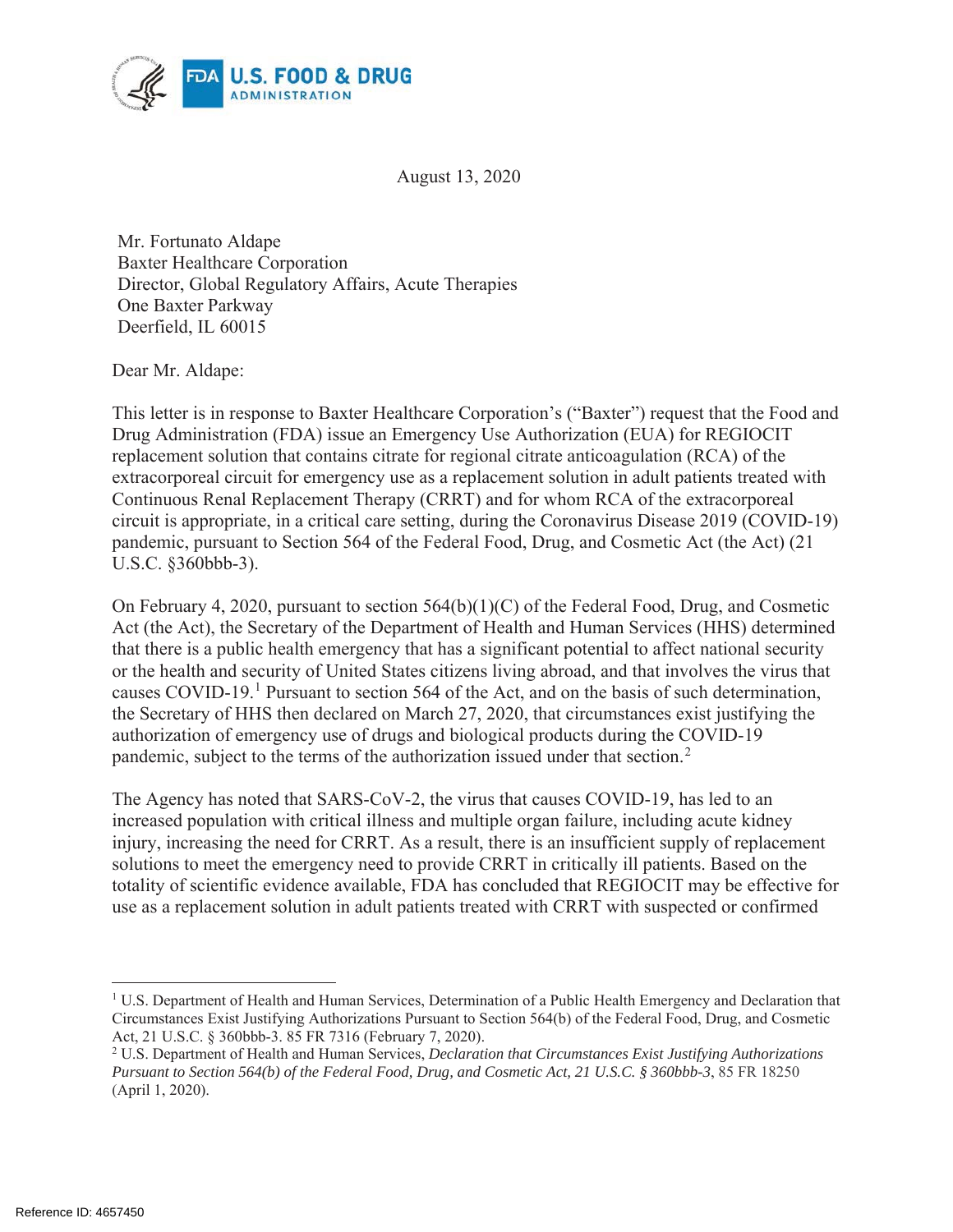Page 2

COVID-19<sup>3</sup>, and for whom RCA of the extracorporeal circuit is appropriate, in a critical care setting during the Coronavirus Disease 2019 (COVID-19) pandemic.

Having concluded that the criteria for issuance of this authorization under section 564(c) of the Act are met, I am authorizing the emergency use of your REGIOCIT product, as described in the Scope of Authorization (Section II) of this letter, subject to the terms of this authorization.

## **I. Criteria for Issuance of Authorization**

I have concluded that the emergency use of REGIOCIT, as described in the Scope of Authorization (Section II) of this letter, meets the criteria for issuance of an authorization under section 564(c) of the Act, because I have concluded that:

- 1. SARS-CoV-2, the virus that causes COVID-19, can cause a serious or life-threatening disease or condition, including severe respiratory illness and multiple organ failure, including acute kidney injury, to humans infected by this virus;
- 2. Based on the totality of scientific evidence available to FDA, it is reasonable to believe that REGIOCIT may be effective for use as a replacement solution in adult patients with suspected or known COVID-19<sup>4</sup> in a critical care setting who are being treated with CRRTand for whom RCA is appropriate, and that, when used under the terms and conditions described in this authorization, the known and potential benefits of REGIOCIT outweigh the known and potential risks of REGIOCIT; and
- 3. There is no adequate, approved, and available alternative to the emergency use of REGIOCIT due to an insufficient supply of FDA-approved alternatives to meet the emergency need during the COVID-19 pandemic.<sup>5</sup>

# **II. Scope of Authorization**

I have concluded, pursuant to section  $564(d)(1)$  of the Act, that the scope of this authorization is limited as follows:

- REGIOCIT will be used as a replacement solution only in adult patients being treated with CRRT and for whom RCA is appropriate.
- REGIOCIT will be administered only by a licensed healthcare provider in a critical care setting.

<sup>&</sup>lt;sup>3</sup> As noted in the letter of authorization, in the circumstances of this public health emergency, it would not be feasible to authorize REGIOCIT only to be used for patients with suspected or confirmed COVID-19; therefore, the authorization does not limit use to such patients.

<sup>&</sup>lt;sup>4</sup> In the circumstances of this public health emergency, it would not be feasible to require healthcare providers to seek to limit REGIOCIT only to be used for patients with suspected or confirmed COVID-19; therefore, this authorization does not limit use to such patients.

<sup>&</sup>lt;sup>5</sup> No other criteria of issuance have been prescribed by regulation under Section  $564(c)(4)$  of the Act.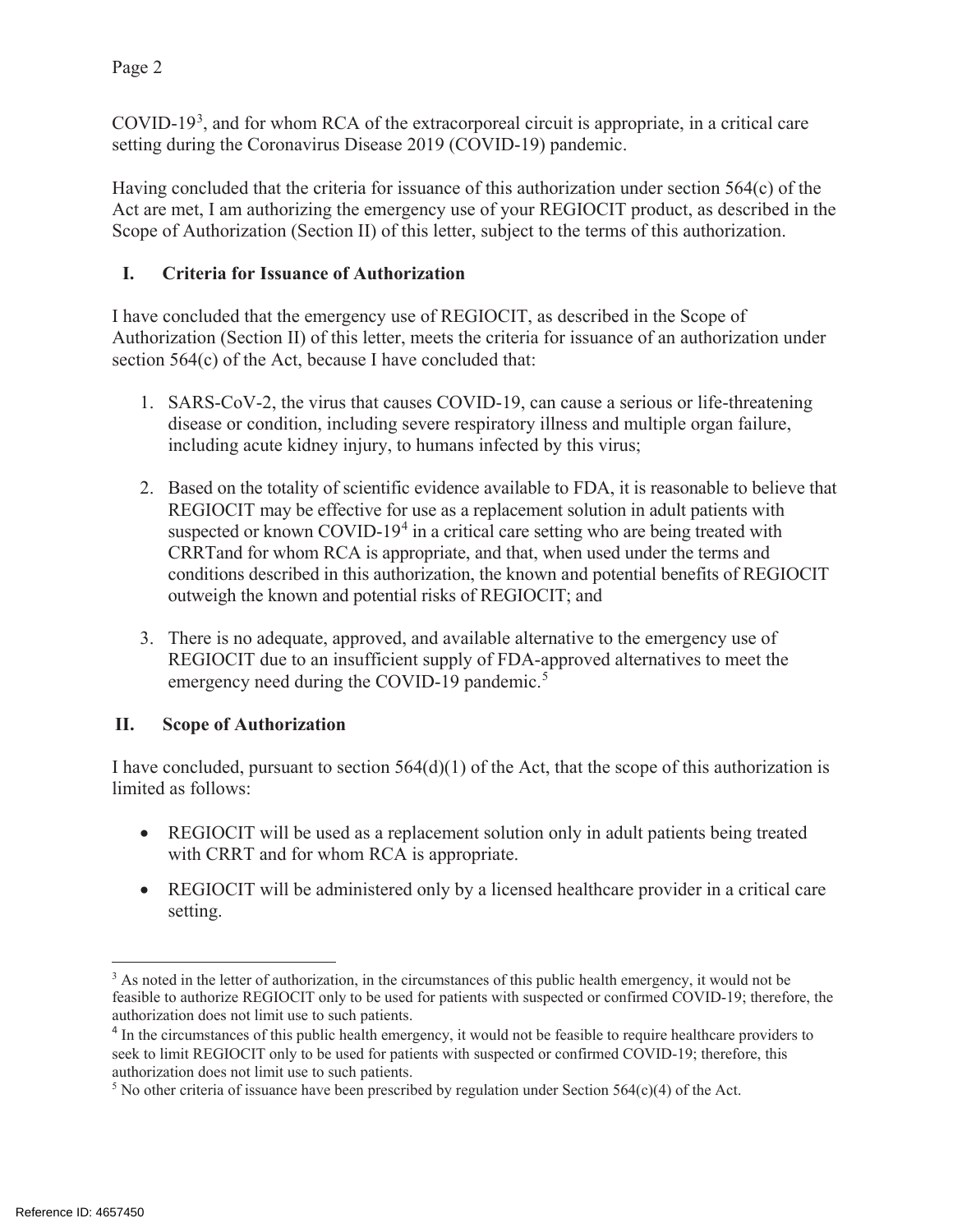• REGIOCIT will be available for use only in facilities that Baxter Healthcare Corporation has qualified $6$  for receiving REGIOCIT.

REGIOCIT is a replacement solution that contains citrate for RCA of the extracorporeal circuit. REGIOCIT is authorized for emergency use as a replacement solution in adult patients treated with CRRT, and for whom RCA is appropriate, during the COVID-19 pandemic. REGIOCIT is intended for use in a critical care setting. REGIOCIT is intended to be used in continuous venovenous hemofiltration (CVVH), and continuous venovenous hemodiafiltration (CVVHDF) modalities.

#### **Authorized Product Details**

REGIOCIT is supplied as a 5000 mL sterile solution of 0.503% sodium chloride and 0.529% sodium citrate in water for injection in a polyolefin clear plastic bag.

REGIOCIT is authorized under the terms and conditions of this EUA, despite the fact that it does not meet certain requirements otherwise required by applicable federal law.

REGIOCIT is authorized to be accompanied by the following product-specific information pertaining to the emergency use, which is required to be made available to healthcare providers and patients:

- Fact Sheet for Healthcare Providers: Emergency Use of REGIOCIT during the COVID-19 Pandemic
- REGIOCIT Package Insert- EUA
- Fact Sheet for Patients and Caregivers: Emergency Use of REGIOCIT during the COVID-19 Pandemic

I have concluded, pursuant to section  $564(d)(2)$  of the Act, that it is reasonable to believe that the known and potential benefits of REGIOCIT, when used consistent within the Scope of Authorization of this letter (Section II), outweigh the known and potential risks of REGIOCIT.

I have concluded, pursuant to section  $564(d)(3)$  of the Act, based on the totality of scientific evidence available to FDA, that it is reasonable to believe that REGIOCIT may be effective for the uses described within the Scope of Authorization of this letter (Section II), pursuant to section  $564(c)(2)(A)$  of the Act.

FDA has reviewed the scientific information available to FDA, including the information supporting the conclusions described in Section I above, and concludes that REGIOCIT, when used as described in the Scope of Authorization of this letter (Section II), meets the criteria set forth in section 564(c) of the Act concerning safety and potential effectiveness.

<sup>6</sup> Baxter Healthcare Corporation will determine whether an individual facility is qualified, for the purposes of receiving REGIOCIT, in accordance with the process and criteria submitted in Baxter's EUA request.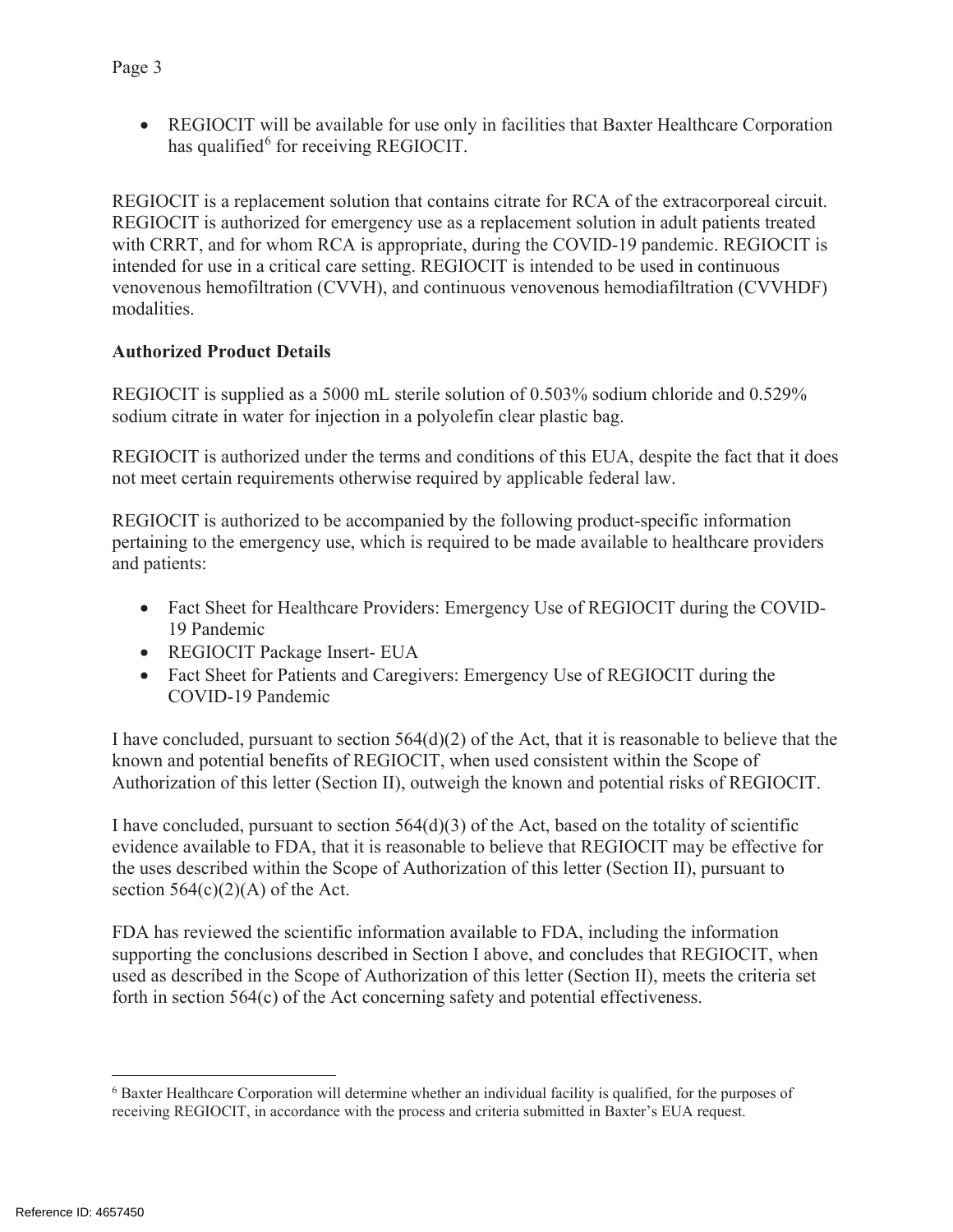The emergency use of the authorized product under this EUA must be consistent with, and may not exceed, the terms of this letter, including the Scope of Authorization (Section II) and the Conditions of Authorization (Section IV). Subject to the terms of this EUA and under the circumstances set forth in the Secretary of HHS's determination under section 564(b)(1)(C) described above and the Secretary of HHS's corresponding declaration under section 564(b)(1), the REGIOCIT, with the required labeling set forth in this section (Section II), are authorized for the uses described above.

## **III. Conditions of Authorization**

Pursuant to Section 564 of the Act, I am establishing the following conditions on this authorization:

Baxter Healthcare Corporation

- A. Baxter Healthcare Corporation may request changes to the authorized labeling as described in the Scope of Authorization (Section II) of this letter. Such requests will be made in consultation with, and require concurrence of, the Division of Cardiology and Nephrology (DCN)/Office of Cardiology, Hematology, Endocrinology and Nephrology (OCHEN)/Office of New Drugs (OND)/Center for Drug Evaluation and Research (CDER).
- B. Baxter Healthcare Corporation may request changes to the Scope of Authorization (Section II in this letter) of the product. Such requests will be made in consultation with, and require concurrence of, the Office of Counterterrorism and Emerging Threats (OCET)/Office of the Chief Scientist (OCS)/Office of the Commissioner (OC) and DCN/OCHEN/OND/CDER.
- C. Baxter Healthcare Corporation will manufacture REGIOCIT in conformance with Current Good Manufacturing Practices.
- D. Baxter Healthcare Corporation will manufacture and test REGIOCIT per the process and methods, including in-process sampling and testing and finished product testing (release and stability) to meet all specifications as referenced in Baxter's EUA request.
- E. REGIOCIT will have an 18-month expiry period when stored at room temperature or refrigerated conditions.
- F. Baxter Healthcare Corporation will conduct additional endotoxin testing as detailed in Baxter Healthcare Corporation's response, dated July 13, 2020, to FDA's information request, dated July 10, 2020.
- G. Baxter Healthcare Corporation will not implement any changes to the description of the product, manufacturing process, facilities and equipment, and elements of the associated control strategy that assure process performance and quality of the authorized product without notification to and concurrence by the Agency.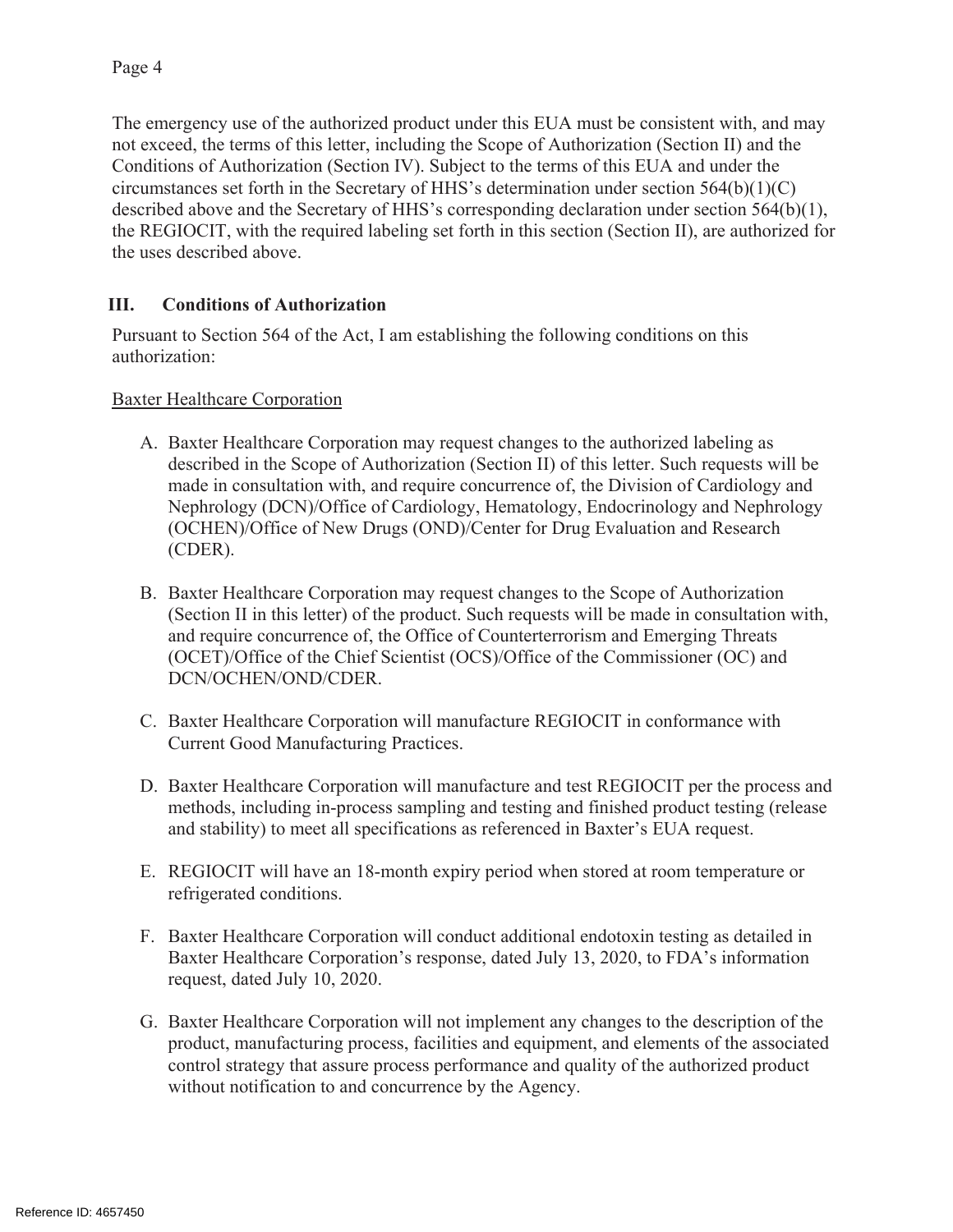- H. Baxter Healthcare Corporation will determine whether an individual facility is qualified, for the purposes of receiving REGIOCIT, in accordance with the process and criteria submitted in Baxter Healthcare Corporation's EUA request. Baxter Healthcare Corporation will maintain documentation on its qualification activities for each individual facility.
- I. Baxter Healthcare Corporation will submit information to the Agency within three working days of receipt of any information concerning any batch of REGIOCIT (whether the batch is distributed or not), as follows: (1) information concerning any incident that causes the drug product or its labeling to be mistaken for, or applied to, another article; and (2) information concerning any bacteriological or microscopic contamination, or any significant chemical, physical, or other change in deterioration in the drug product, or any failure of one or more batches of the drug product to meet the established specifications.
- J. Baxter Healthcare Corporation will report to FDA serious adverse events and all medication errors associated with the use of REGIOCIT of which they become aware during the pandemic, to the extent practicable given emergency circumstances, using either of the following options.

*Option 1*: Submit reports through the Safety Reporting Portal (SRP) as described on the FDA SRP web page.

*Option 2*: Submit reports directly through the Electronic Submissions Gateway (ESG) as described on the FAERS electronic submissions web page.

Submitted reports under both options should state: "use of REGIOCIT was under an EUA". For reports submitted under Option 1, include this language at the beginning of the question "Describe Event" for further analysis. For reports submitted under Option 2, include this language at the beginning of the "Case Narrative" field.

Baxter Healthcare Corporation and Authorized Distributors<sup>7</sup>

- K. Baxter Healthcare Corporation will notify FDA of any authorized distributor(s) of the product, including the name, address, and phone number of any authorized distributor(s), and provide authorized distributor(s) with a copy of this EUA.
- L. Baxter Healthcare Corporation and authorized distributor(s) will make REGIOCIT available with the authorized labeling as described in the Scope of Authorization (Section II) of this letter.

<sup>&</sup>lt;sup>7</sup> "Authorized Distributor(s)" are identified by the sponsor in EUA requests as an entity allowed to distribute the product.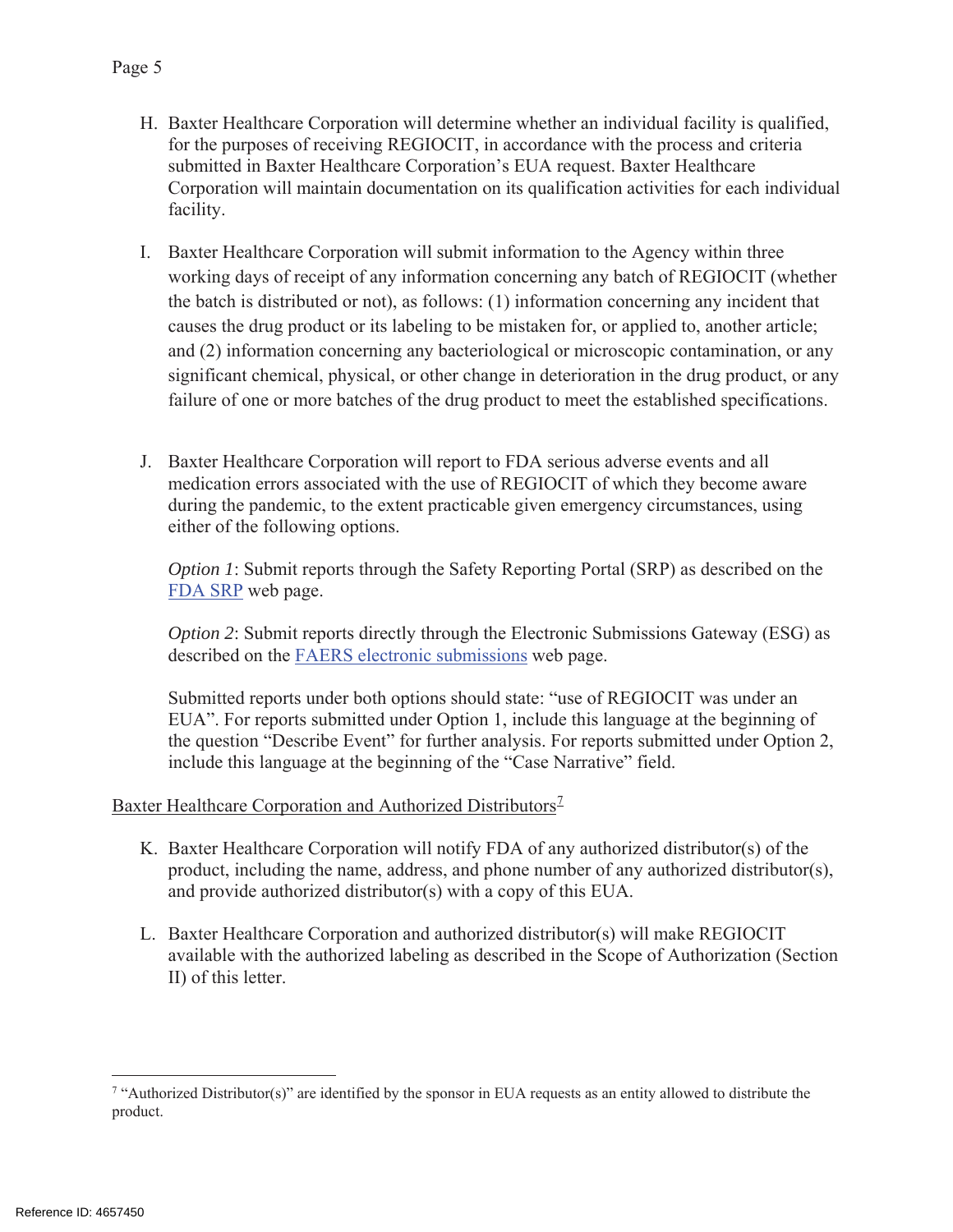- M. Baxter Healthcare Corporation and authorized distributor(s) will make available on their website(s) the Fact Sheet for Healthcare Providers, the Fact Sheet for Patients, and the REGIOCIT Package Insert for EUA.
- N. Through a process of inventory control, Baxter Healthcare Corporation and authorized distributor(s) will maintain records of the healthcare settings to which they distribute REGIOCIT and the number of bags of REGIOCIT distributed.
- O. Baxter Healthcare Corporation and authorized distributor(s) will ensure that any records associated with this EUA are maintained until otherwise notified by FDA. Such records will be made available to FDA for inspection upon request.
- P. Baxter Healthcare Corporation and authorized distributor(s) are authorized to make available additional information relating to the emergency use of the product that is consistent with, and does not exceed, the terms of this letter of authorization.

Hospitals and Other Healthcare Facilities to Whom the Authorized REGIOCIT Is Distributed and Healthcare Providers Administering the Authorized REGIOCIT

- Q. Healthcare facilities and healthcare providers will ensure that they are aware of the letter of authorization, and the terms herein, and that the authorized labeling (as described in the Scope of Authorization (Section II) of this letter) is made available to healthcare providers and to patients and caregivers through appropriate means.
- R. Through a process of inventory control, healthcare facilities will maintain records regarding the dispensed authorized REGIOCIT (i.e., lot numbers, quantity, receiving site, receipt date), and product storage.
- S. Healthcare facilities will ensure that any records associated with this EUA are maintained until notified by Baxter Healthcare Corporation and/or FDA. Such records will be made available to Baxter Healthcare Corporation, HHS, and FDA for inspection upon request.
- T. Healthcare facilities and prescribing health care providers or their designee receiving REGIOCIT will track all medication errors associated with the use of and all serious adverse events that are considered to be potentially attributable to REGIOCIT use and must report these to FDA in accordance with the Fact Sheet for Healthcare Providers using one of the following methods:

*Option 1: Complete and submit a MedWatch form online* (www.fda.gov/medwatch/report.htm)

*Option 2:* Complete and submit FDA Form 3500 (health professional) by fax (1-800- FDA-0178) (this form can be found via link above).

Call 1-800-FDA-1088 for questions. Submitted reports should state, "use of REGIOCIT was under an EUA" at the beginning of the question "Describe Event" for further